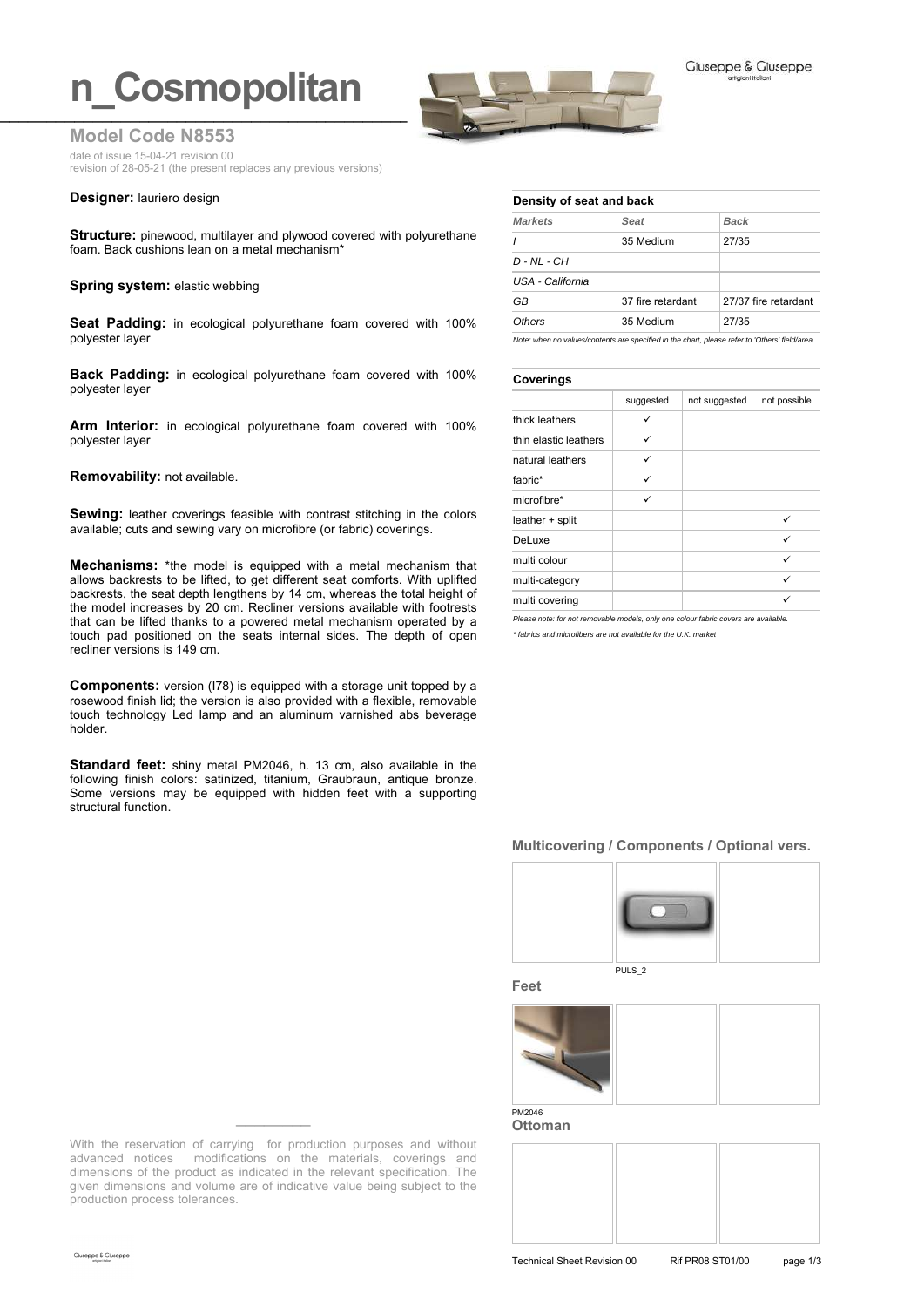# **n\_Cosmopolitan**

**<sup>L</sup>***Length -* **<sup>H</sup>***Height -* **<sup>D</sup>***Depth -* **SH** *Seat Height -* **SD** *Seat Depth* Dimensions refer to maximum sizes of the version with closed mechanism (where available).

 $SD<sub>2</sub>$  $\mathbb{R}^n$  $H$ ≍ ≜sh  $\mathbf{D}$ **L** 105/41'' **L** 204/80'' **L** 112/44'' **L** 105/41'' **L** 174/69'' dimensions **H**0/0'' **D**85/33'' **H**82/32'' **D**110/43'' **SH**45/18'' **SD**56/22'' **H**82/32'' **D**110/43'' **SH**45/18'' **SD**56/22'' **H**82/32'' **D**110/43'' **SH**45/18'' **SD**56/22'' **H**82/32'' **D**110/43'' **SH**45/18'' **SD**56/22'' **SH**45/18'' **SD**0/0'' **version code 100 200 300 161 635 Description chair chair with 2 seater 3 seater rectangular elec.recl. ottoman L** 131/52'' **L** 69/27'' **L** 87/34'' **L** 87/34'' **L** 69/27'' **L** 87/34'' **H**82/32'' **D**110/43'' **H**82/32'' **D**131/52'' **H**82/32'' **D**110/43'' **SH**45/18'' **SD**56/22'' **H**82/32'' **D**110/43'' **SH**45/18'' **SD**56/22'' **H**82/32'' **D**110/43'' **SH**45/18'' **SD**56/22'' **H**82/32'' **D**110/43'' **SH**45/18'' **SD**56/22'' **SH**45/18'' **SD**56/22'' **SH**45/18'' **SD**56/22'' **000 D62 B69 B68 I06 C37 small chair no armless mini lhf el.rec.mini mini chair laf mini chair raf corner chair elec.rec. chair arm L** 87/34'' **L** 102/40'' **L** 102/40'' **L** 84/33'' **L** 102/40'' **L** 84/33'' **H**82/32'' **D**110/43'' **H**82/32'' **D**110/43'' **H**82/32'' **D**110/43'' **H**82/32'' **D**110/43'' **H**82/32'' **D**110/43'' **H**82/32'' **D**110/43'' **SH**45/18'' **SD**56/22'' **SH**45/18'' **SD**56/22'' **SH**45/18'' **SD**56/22'' **SH**45/18'' **SD**56/22'' **SH**45/18'' **SD**56/22'' **SH**45/18'' **SD**56/22'' **144 124 C36 114 I82 613 rhf el.rec.mini maxi chair no 1laf maxi chair lhf maxi chair rhf maxi chair el.rec.arml.maxi chair arm chair rec.el L** 102/40'' **L** 134/53'' **L** 134/53'' **L** 156/61'' **L** 156/61'' **L** 186/73'' **H**82/32'' **D**110/43'' **SH**45/18'' **SD**56/22'' **H**82/32'' **D**112/44'' **SH**45/18'' **SD**56/22'' **H**82/32'' **D**112/44'' **SH**45/18'' **SD**56/22'' **H**82/32'' **D**110/43'' **SH**45/18'' **SD**56/22'' **H**82/32'' **D**110/43'' **SH**45/18'' **SD**56/22'' **H**82/32'' **D**110/43'' **SH**45/18'' **SD**56/22'' **612 169 168 220 210 320 1raf maxi chair chr no arms chr no arms 1left arm facing 2 1right arm facing 1left arm facing 3 mer.lft fac. term. mer.rgt fac.ter. 2 str rec.el str str**

 $\blacktriangleright$  fold following the dotted line  $\blacktriangleright$ 

**Ciuseppe & Ciuseppe**